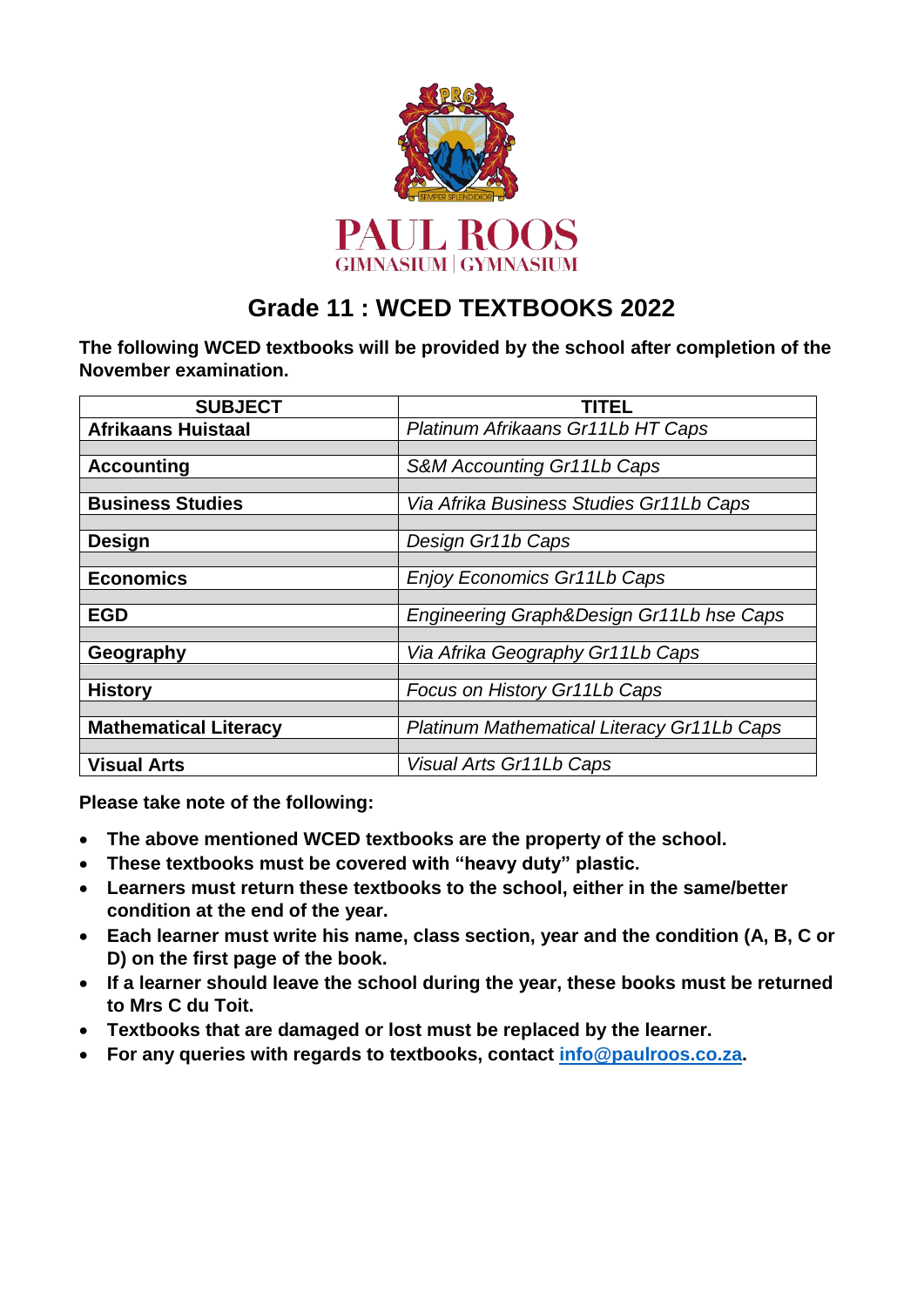### **Grade 11 : TEXTBOOKS 2022**

### **The following textbooks MUST BE PURCHASED. Refer to your son's final subject choice form to decide which books to purchase.**

Textbooks may be obtained second-hand, except where indicated otherwise. You may use one of the following suppliers, but you are more than welcome to use a supplier of your choice:

- Cleansafe Labs (Pty) Ltd **[www.cleansafe-inks.co.za](http://www.cleansafe-inks.co.za/)**
- Oom Polla Boekwinkel **[www.oompolla.co.za](http://www.oompolla.co.za/)**
- Protea Boekwinkel **[www.proteabooks.com](http://www.proteabooks.com/)**
- Takealot **[www.takealot.com](http://www.takealot.com/)**
- Van Schaik Boekwinkel **[www.vanschaik.com](http://www.vanschaik.com/)**

| <b>VAK</b>                                   | <b>TITEL</b>                                                                                                   |                        |
|----------------------------------------------|----------------------------------------------------------------------------------------------------------------|------------------------|
|                                              |                                                                                                                | (Vir u eie<br>gebruik) |
| <b>English Home Language</b>                 | <b>Merchant of Venice (Stratford)</b>                                                                          |                        |
|                                              | <b>Tsotsi</b>                                                                                                  |                        |
| <b>Afrikaans Huistaal</b>                    | Raka                                                                                                           |                        |
|                                              | Vaselinetjie                                                                                                   |                        |
|                                              |                                                                                                                |                        |
| Afrikaans (EAT)                              | Verneukkind en ander verhale (N. Faasen)                                                                       |                        |
|                                              | Laduma 4 Gr11Wb                                                                                                |                        |
| <b>Deutsch Second Additional</b><br>Language | <b>Textbook provided by the Goethe Institute</b>                                                               |                        |
| <b>Accounting</b>                            | * Study & Master Accounting                                                                                    |                        |
|                                              | Gr11 Workbook Caps                                                                                             |                        |
|                                              |                                                                                                                |                        |
| <b>Computer (CAT)</b>                        | Computers, Part of Your life Gr11Lb 2nd Ed<br>(2017) Caps                                                      |                        |
|                                              |                                                                                                                |                        |
| <b>EGD</b>                                   | * Engineering Graph&Des Gr11Wb                                                                                 |                        |
|                                              | bilingual JPegd Caps                                                                                           |                        |
| <b>Information Technology (IT)</b>           | IT is Gr8! Gr11Lb Delphi (English) Caps                                                                        |                        |
|                                              | Take note: Do not purchase if you have one from last<br>year.                                                  |                        |
|                                              | IT is Gr8! Gr11Lb Theory (English) Caps                                                                        |                        |
| isiXhosa SAL                                 | Oxford Bilingual School Dictionary:                                                                            |                        |
|                                              | IsiXhosa/English                                                                                               |                        |
|                                              | Take note: Do not purchase if you have one from last                                                           |                        |
|                                              | year.                                                                                                          |                        |
|                                              | Xhosa 2 <sup>nd</sup> Language Learn Sen Sch&Beyond Lb<br>Take note: Do not purchase if you have one from last |                        |
|                                              | year.                                                                                                          |                        |
| <b>Life Orientation</b>                      | * Achieve careers                                                                                              |                        |
|                                              | (Can only be bought at the school, see letter attached)                                                        |                        |
|                                              |                                                                                                                |                        |
| <b>Life Sciences</b>                         | 3-in-1 Life Sciences Gr11 Caps                                                                                 |                        |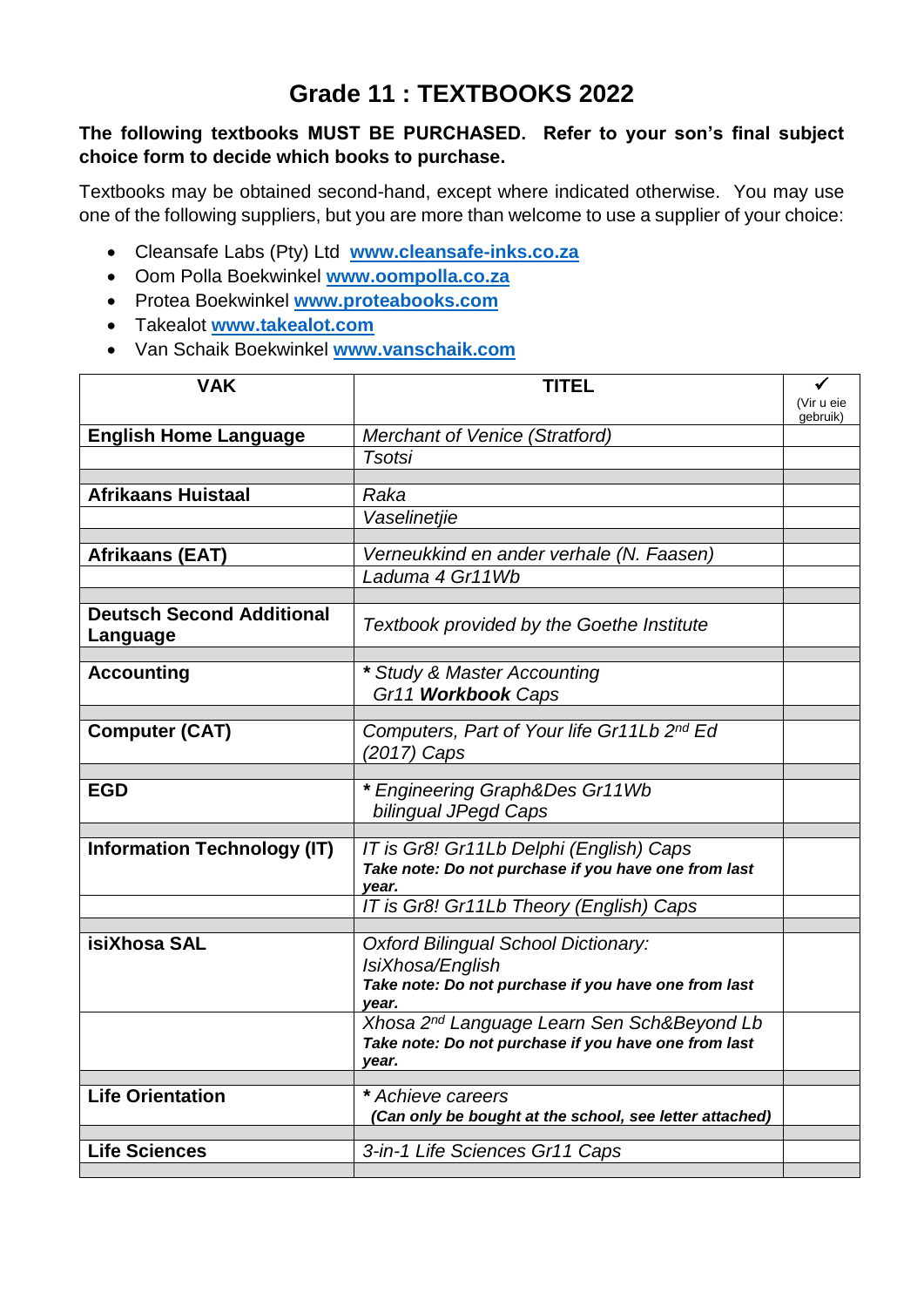| <b>Mathematics</b>                                                                                                       | * Mind Action Series Mathematics Gr11Lb<br>(2019) Revised Edition Caps |  |
|--------------------------------------------------------------------------------------------------------------------------|------------------------------------------------------------------------|--|
|                                                                                                                          |                                                                        |  |
| <b>Physical Sciences</b>                                                                                                 | Physical Sciences Gr11Lb/Wb Bk1 Olivier Caps                           |  |
|                                                                                                                          | Physical Sciences Gr11Lb/Wb Bk2 Olivier Caps                           |  |
|                                                                                                                          |                                                                        |  |
| TAKE NOTE: Books marked with an * must be purchased new. The rest can be<br>obtained second-hand from previous learners. |                                                                        |  |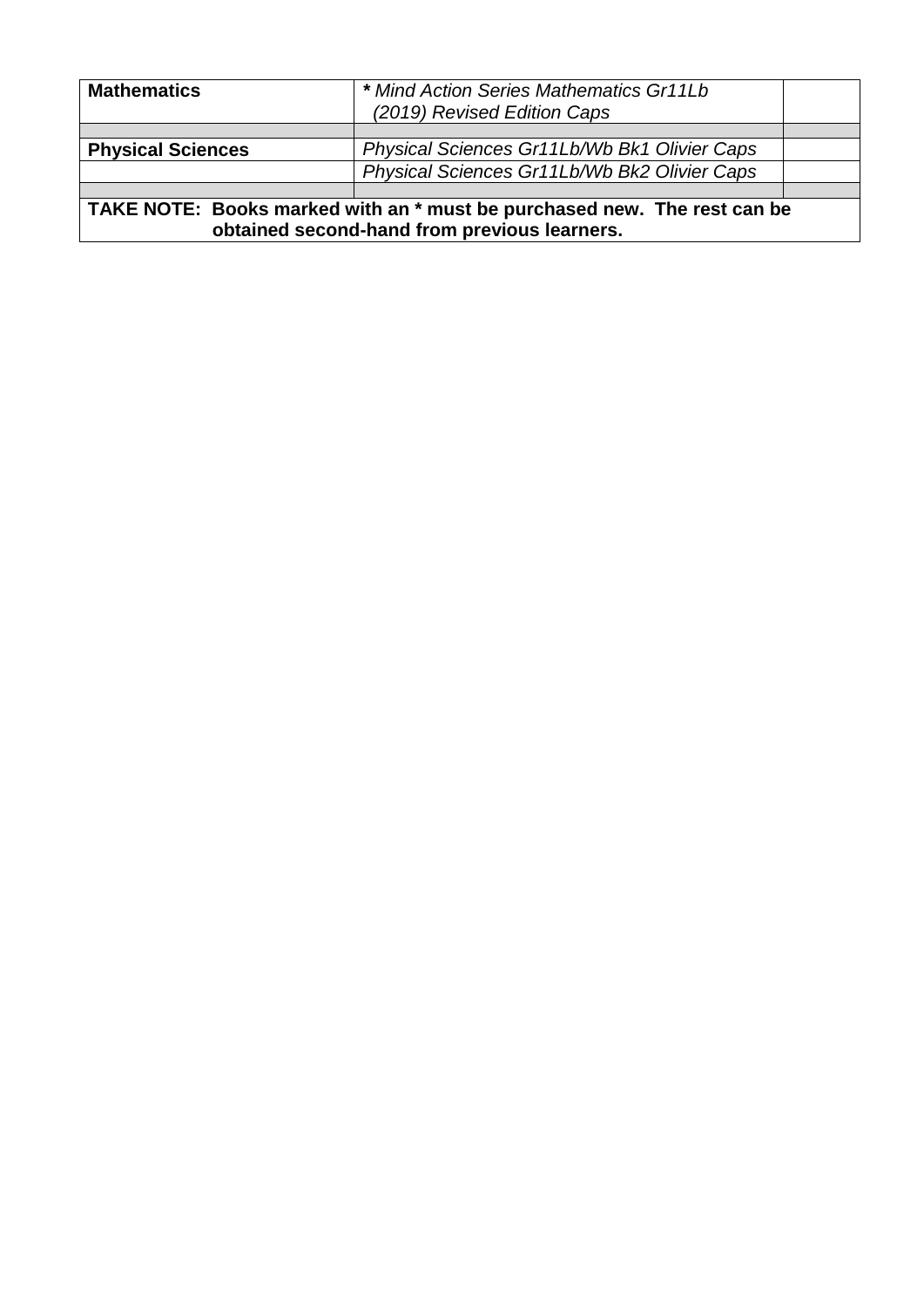

Dear Grade 11 Parent

#### **GRADE 11 LIFE ORIENTATION TEXTBOOK**

The Grade 11 Life Orientation textbooks can only be bought only at the school, because the school partially subsidises the cost thereof. The cost per learner for an e-book is R150 and R220 for a hard copy. The payment has to be made via EFT by 1 November 2021. Learners will receive an e-book or hard copy (according to the parent's choice and payment) at the beginning of 2022. **Please ensure that you use the correct reference in your payment.**

Payment details:

Paul Roos Gymnasium ABSA Stellenbosch Branch Code 632005 Account Number 0410142791 Reference: Initials, Surname, Grade in 2022 and language preference of the book, LOR Example: **DC Cloete 11E LOR or DT Cloete 11A LOR**

Cash payments can be made at Elbie Bingle at Room 14.

If you have any queries, please contact the Subject Head or Deputy Rector: Academics.

Sincerely

Mrs Lelani Cloete Subject head: Life Orientation [lcloete@paulroos.co.za](mailto:lcloete@paulroos.co.za)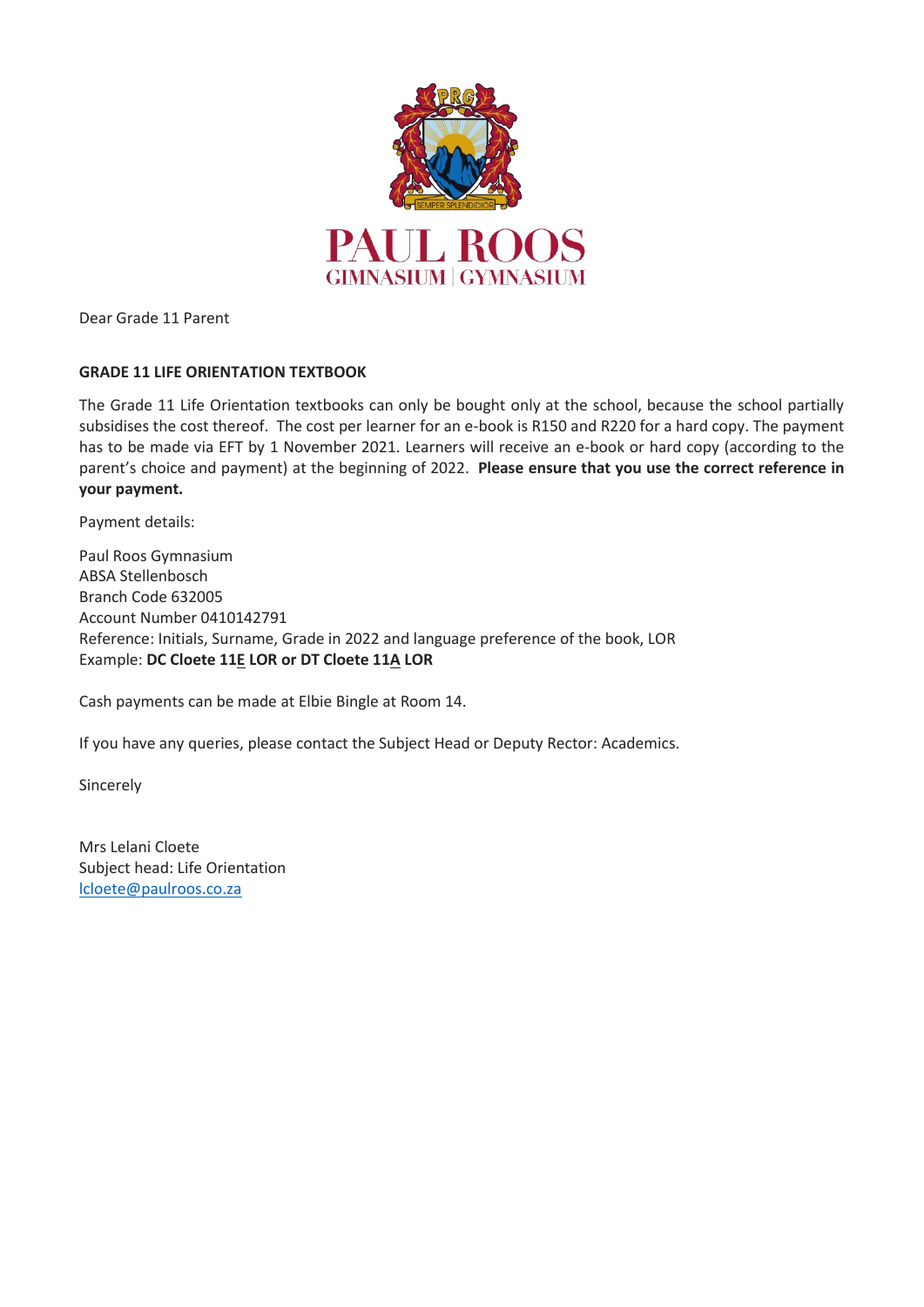# **Grade 11 – STATIONERY 2022**

### **The following stationery is needed for each subject:**

| <b>SUBJECT</b>                        | TITLE                                   | Quantity         | $\checkmark$<br>For your<br>own use |
|---------------------------------------|-----------------------------------------|------------------|-------------------------------------|
| <b>English Home Language</b>          | A4 College Exercise Book 72p F&M        |                  |                                     |
|                                       | A4 Examination Pad 100p F&M             | 1                |                                     |
|                                       | A4 Carryfolder PVC heavy duty           | $\overline{2}$   |                                     |
| <b>Afrikaans Huistaal</b>             | A4 Hard Cover 96p 1-Quire F&M           | 1                |                                     |
|                                       | A4 Examination Pad 100p F&M             | 1                |                                     |
|                                       | <b>A4 Report Cover</b>                  | 1                |                                     |
|                                       |                                         |                  |                                     |
| <b>Afrikaans EAT</b>                  | A4 Flip File 20p                        | $\boldsymbol{2}$ |                                     |
|                                       | A4 Carryfolder PVC heavy duty           | 1                |                                     |
|                                       | A4 Hard Cover 192p 2-Quire F&M          | 1                |                                     |
|                                       | A4 College Exercise Book 72p F&M        | $\overline{2}$   |                                     |
| <b>Business Studies</b>               | A4 Hard Cover 192p 2-Quire F&M          | 1                |                                     |
|                                       | A4 Ring Binder 38mm polyprop flexible   | 1                |                                     |
| <b>CAT</b>                            | A4 Hard Cover 192p 2-Quire F&M          | 1                |                                     |
|                                       |                                         |                  |                                     |
| <b>Deutsch Second Add</b>             |                                         |                  |                                     |
| Lang                                  | A4 Hard Cover 192p 2-Quire F&M          |                  |                                     |
|                                       | A4 Carryfolder PVC heavy duty           | 1                |                                     |
|                                       |                                         |                  |                                     |
| <b>Economics</b>                      | A4 Hard Cover 96p 1-Quire F&M           | 1                |                                     |
| <b>EGD</b>                            | Set Square 20cm 45°                     | 1                |                                     |
|                                       | Set Square 24cm 60°                     | 1                |                                     |
|                                       | Compass 2 hinges S-Tec                  |                  |                                     |
|                                       | <b>Drawing Board Bag</b>                | 1                |                                     |
|                                       | Compass fitting .5 for scola 32728      | 1                |                                     |
|                                       | A3 Ring Binder pvc (Optional)           |                  |                                     |
|                                       | A3 Drawing Board Double Lock            |                  |                                     |
|                                       | Clutch Pencil technical .3mm Pilot H323 | Ί                |                                     |
|                                       | Lead for Clutch Pencil .3 2H (12) Pilot | 1                |                                     |
| Geography                             | A4 Hard Cover 96p 1-Quire F&M           | 1                |                                     |
|                                       | A4 Flip File 30p                        | 1                |                                     |
|                                       |                                         |                  |                                     |
| <b>History</b>                        | A4 College Exercise Book 72p F&M        | $\overline{2}$   |                                     |
| <b>Information Technology</b><br>(IT) | A4 Hard Cover 128p F&M                  | 1                |                                     |
| isiXhosa SAL                          | A4 Hard Cover 128p F&M                  | 1                |                                     |
|                                       | A4 Examination Pad 100p F&M             | 1                |                                     |
|                                       |                                         |                  |                                     |
| <b>Life Sciences</b>                  | A4 Hard Cover 96p 1-Quire F&M           | 1                |                                     |
|                                       |                                         |                  |                                     |